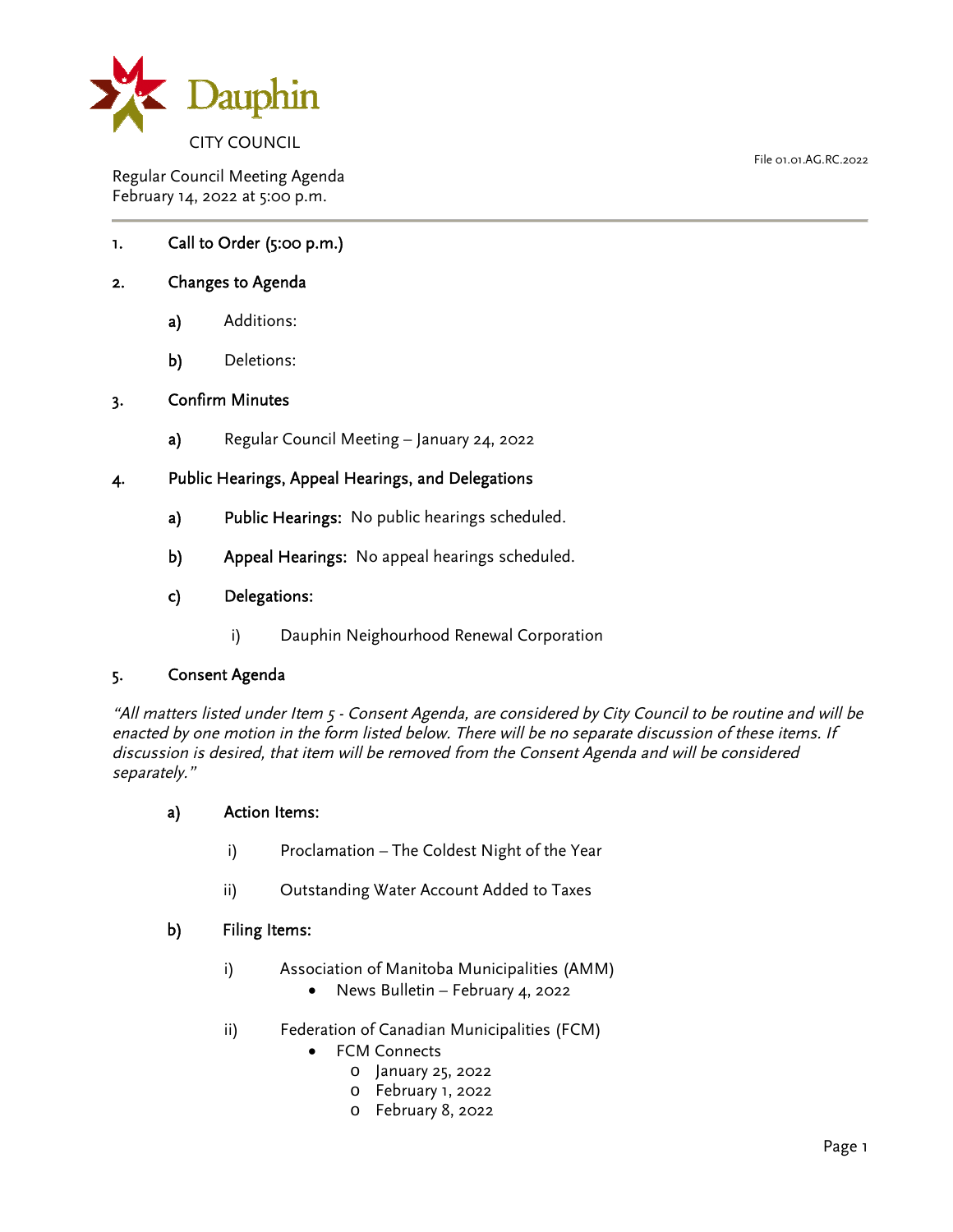- iii) Manitoba News Releases
	- Justice Province Invests Additional \$4 Million for Renovations and Expansion of Dauphin Court House
	- Climate & Parks Free Provincial Park Entry for February
	- Department of Families Child Care More Affordable for Low and Middle-Income Families
	- Education & Early Childhood Learning New Education Funding Model
	- Premier Manitoba Accelerating Plan to Reduce Restrictions
- iv) Age Friendly Manitoba, Newsletter January 2022
- v) Canadian National Railway Announces Appointment of President and CEO
- vi) Mountain View School Division, News Digest January 24, 2022
- vii) Community Futures Parkland, Newsletter January 2022
- viii) Multi-Material Stewardship Manitoba, Newsletter January 2022
- ix) Prairie Mountain Health, Health Plus Newsletter February 2022
- x) Johnston & Company Snow Clearing
- xi) Manitoba Ombudsman, OmbudsNews January 2022
- xii) Winnipeg Freedom Convoy Open Letter to Premier Stefanson
- xiii) Cornwall Seaway News Letter to the Editor from Canada's Medical Practitioners

## 6. Reports

## a) Corporate:

i) City Manager – February 14, 2022

## b) Finance:

i) Accounts for Approval

## c) Engineering:

- i) Staff Reports for the Regular Council Meeting of February 14, 2022
	- Building Inspector January 2022

## d) Protective Services:

- i) Bylaw Enforcement Officer January 2022
- ii) Animal Control Officer January 2022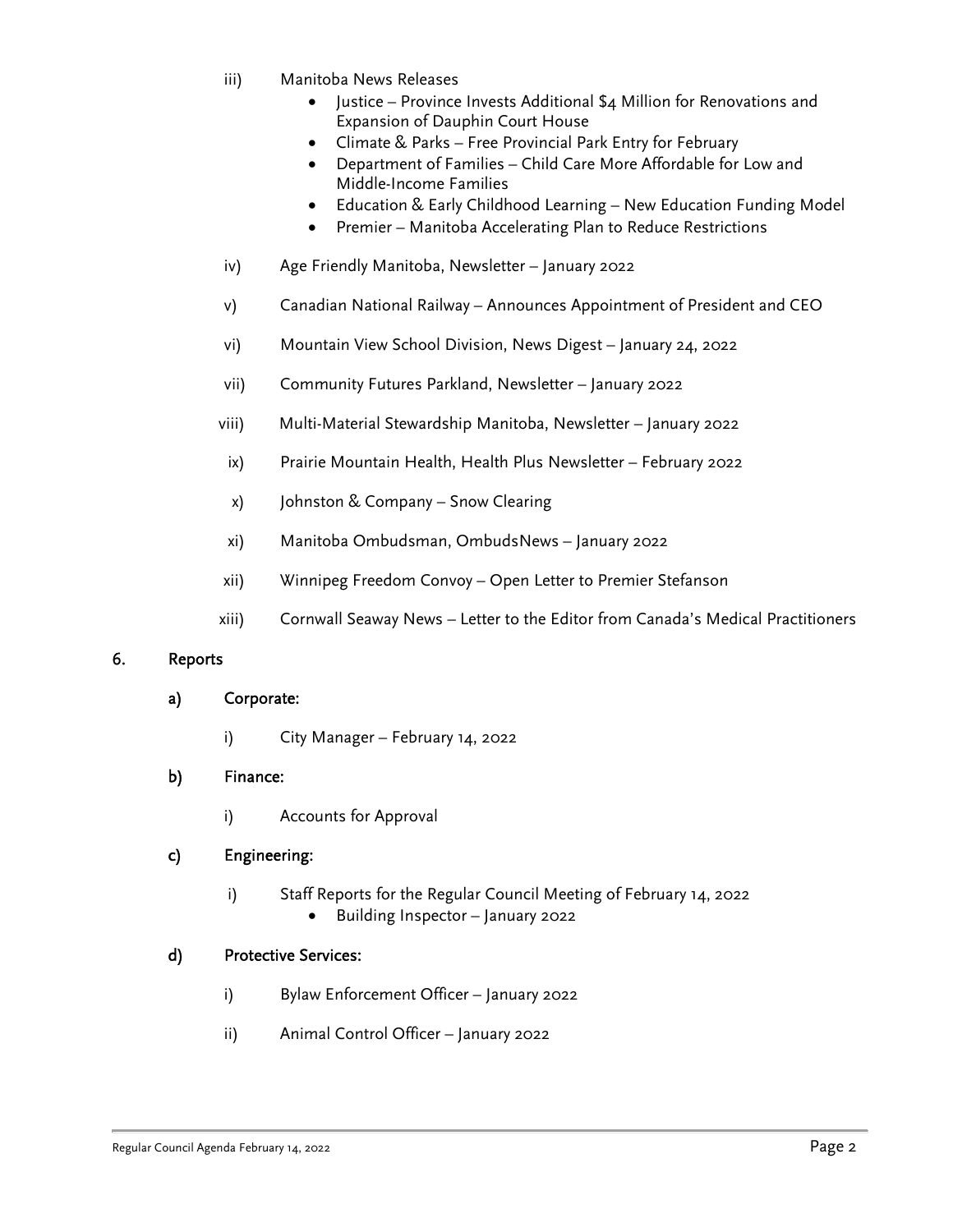# e) Committees:

- i) Fort Dauphin Museum
	- Regular Board Meeting December 1, 2021
	- Profit & Loss Budget vs. Actual January December 2021
	- Profit & Loss Budget vs. Actual January 1 February 2, 2022
	- **•** Balance Sheet Previous Year Comparison as of February 2, 2022
- ii) Riverside Cemetery
	- Regular Board Meeting December 20, 2021
- iii) Dauphin & District Handivan Association
	- Regular Board Meeting January 11, 2022
- iv) Dauphin Recreation Services
	- Regular Board Meeting January 26, 2022

# 7. Correspondence for Discussion: No items.

## 8. Unfinished Business:

a) Municipal Asset Management Program – Grant Agreement

#### 9. New Business:

- a) Municipal Signing Authority
- b) Shared Health Inc. Lease Agreement Extension
- c) Request to Move in Used Mobile Home #30, Triangle Mobile Home Park
- d) Economic Development Committee Terms of Reference
- e) 2023 Manitoba Water Services Board Project Funding Requests
- f) Dauphin Recreation Services Capital Funding Requests
	- Line Painting Sprayer
	- Watering Skid

## g) Letters of Support

- i) Dauphin & District Community Foundation
	- Dauphin Recreation Services
		- o Disc Golf
		- o Toddler Playground
- ii) Telus Indigenous Communities Fund
	- Four Season Toboggan Run
- iii) 2022 Platinum Jubilee of Her Majesty Queen Elizabeth II Community Project
	- Fort Dauphin Museum